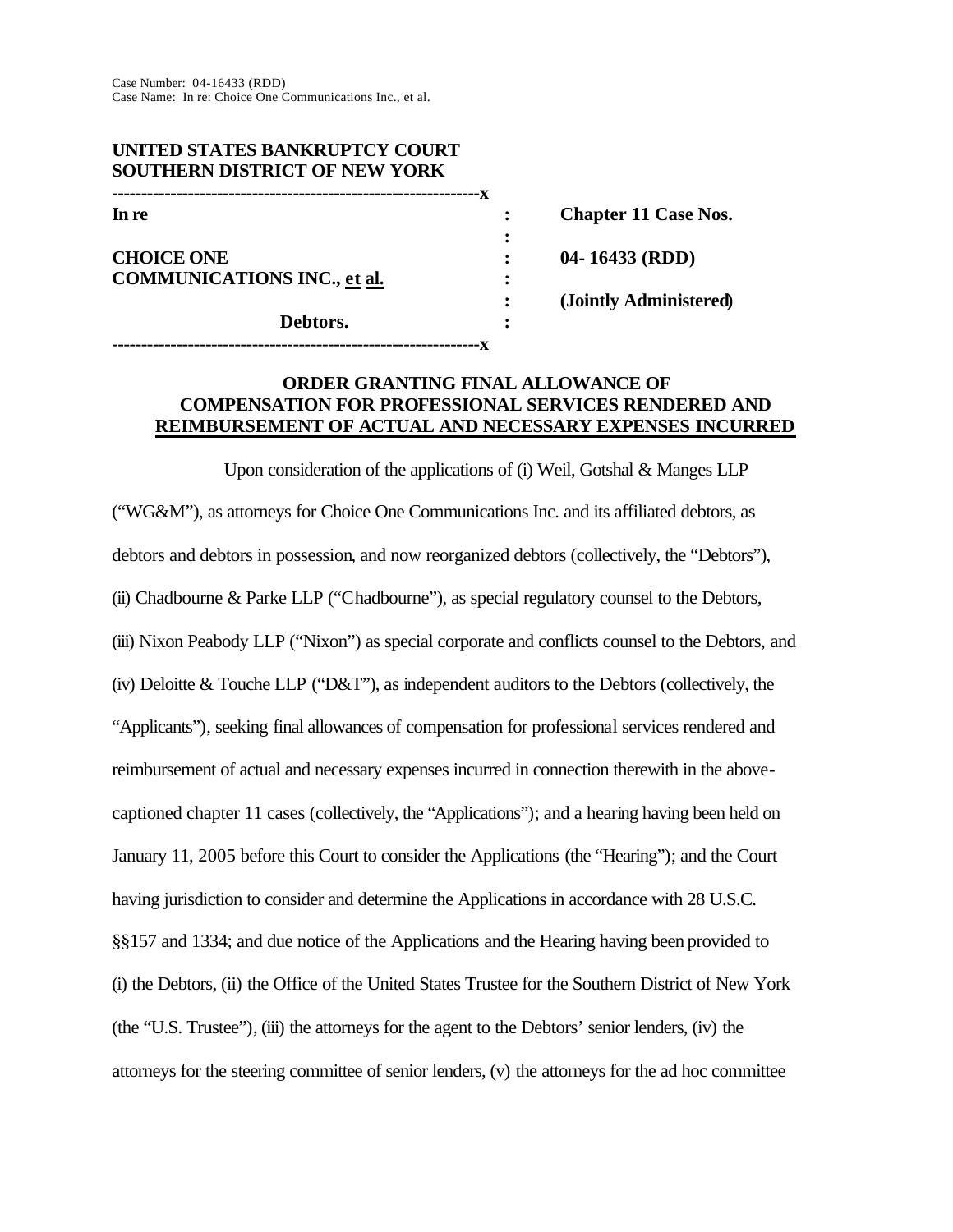of subordinated noteholders, and (vi) those parties that have filed a notice of appearance in these cases (collectively, (i) through (vi), the "Notice Parties"), and it appearing that no other or further notice need be given; and no objections to the Applications having been filed by any of the Notice Parties or any other party; and the U.S. Trustee having filed a statement of no objection to the Applications; and upon the record of the Hearing, and after due deliberation and sufficient cause appearing therefor, it is hereby

ORDERED that, pursuant to section 330 of the Bankruptcy Code, the respective requests of WG&M, Chadbourne, Nixon and D&T, for final allowance of compensation and reimbursement of expenses are granted in the amounts reflected on Exhibit "A" annexed hereto; and it is further

ORDERED that the Debtors are directed and authorized, upon the entry of this Order, to pay to each such Applicant the fees and expenses allowed herein to the extent not previously paid; and it is further

ORDERED that, to the extent any time or disbursement charges for services rendered or expenses incurred during the Debtors' chapter 11 cases were inadvertently omitted from or not processed prior to preparation of any Application, each respective Applicant may request additional compensation for such services and reimbursement of such expenses in a supplement to such Application (the "Supplement"), prepared in accordance with the same guidelines utilized in preparation of the Applications and provided to the Court and the Notice Parties; such Applicant shall be entitled to receive payment for such fees and expenses without further leave or notice of the Court, provided no party upon whom such Supplement has been served objects thereto within 15 days of service thereof; and it is further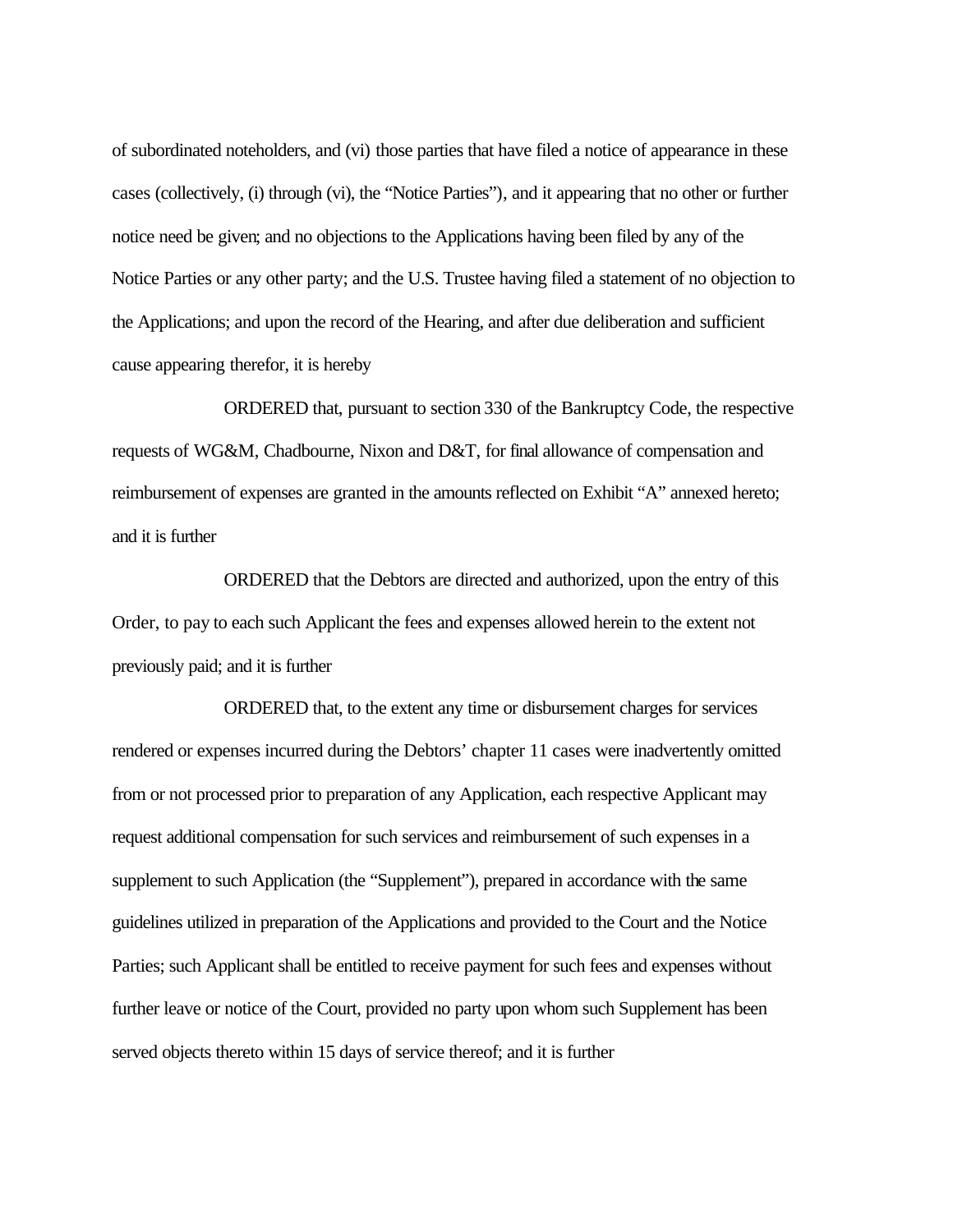ORDERED that to the extent any of the Applicants received and hold a retainer from the Debtors for chapter 11 services, such Applicant is authorized to credit all such retainer amounts against the compensation for professional services and reimbursement of expenses allowed hereunder and may seek payment directly from the Debtors for any remaining amounts that may be due or owing.

Dated: January  $11, 2005$ New York, New York

> \_\_\_\_\_\_/s/Robert D. Drain\_\_\_\_\_\_\_\_\_\_\_\_\_\_\_ UNITED STATES BANKRUPTCY JUDGE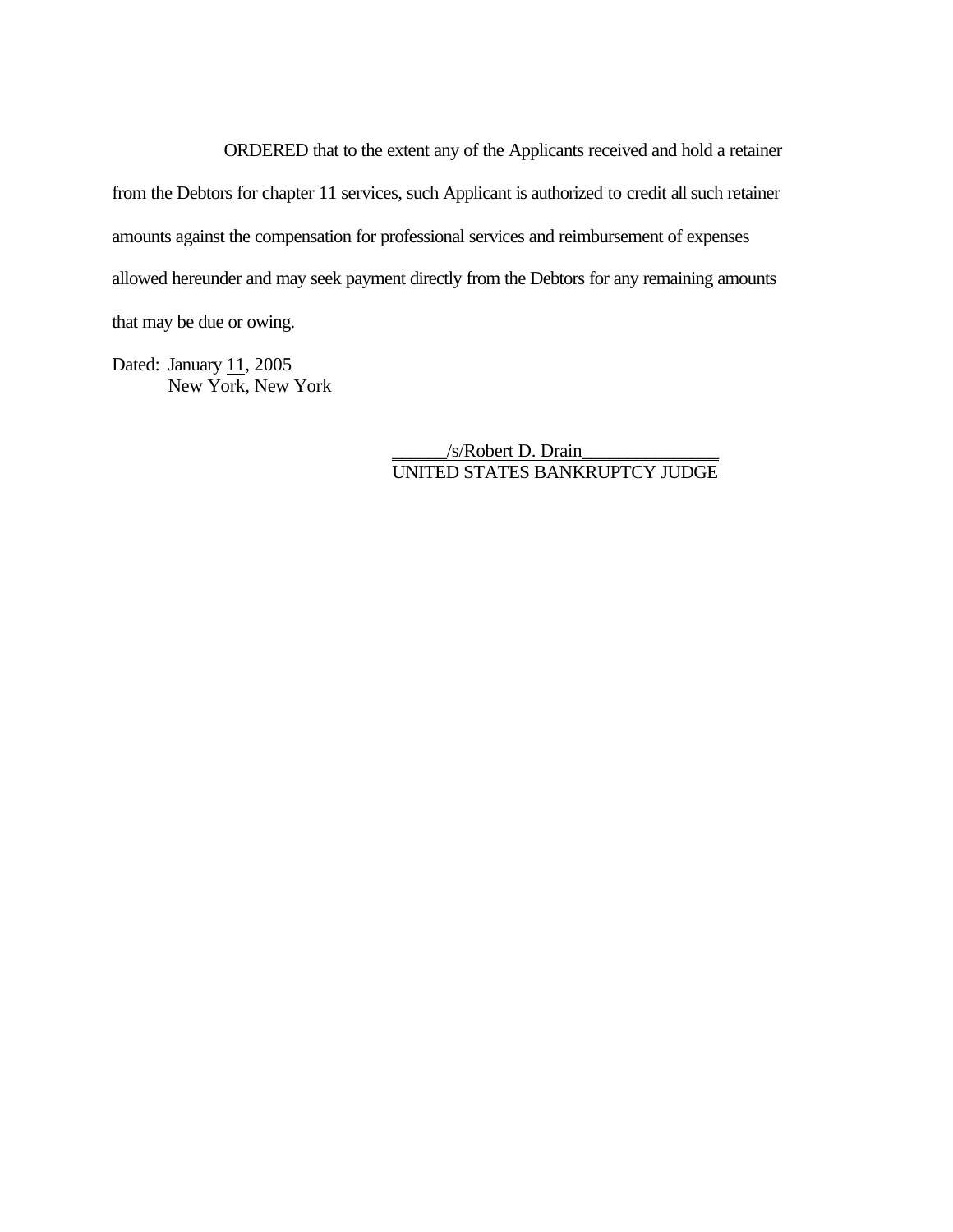## **EXHIBIT A**

| <b>CURRENT FEE PERIODS</b>                                                            |                                              |                          |                        |                                     |                                   |  |  |  |
|---------------------------------------------------------------------------------------|----------------------------------------------|--------------------------|------------------------|-------------------------------------|-----------------------------------|--|--|--|
| <b>Applicant</b>                                                                      | Date and<br><b>Document</b><br><b>Number</b> | Fees<br><b>Requested</b> | Fees<br><b>Awarded</b> | <b>Expenses</b><br><b>Requested</b> | <b>Expenses</b><br><b>Awarded</b> |  |  |  |
| Weil, Gotshal & Manges LLP<br><b>Counsel for Debtors</b>                              | 12/23/2004<br>No. 139                        | \$487,818.00             | \$487,818.00           | \$8,392.20                          | \$8,392.20                        |  |  |  |
| Chadbourne & Parke LLP<br>Special Regulatory Counsel to the<br><b>Debtors</b>         | 12/23/2004<br>No. 142                        | \$198,295.00             | \$198,295.00           | \$9,406.33                          | \$9,406.33                        |  |  |  |
| Nixon Peabody LLP<br><b>Special Corporate and Conflicts</b><br>Counsel to the Debtors | 12/23/2004<br>No. 140                        | \$17,596.00              | \$17,596.00            | \$127.39                            | \$127.39                          |  |  |  |
| Deloitte & Touche LLP<br>Independent Auditors to the<br><b>Debtors</b>                | 12/23/2004<br>No. 141                        | \$66,023.00              | \$51,023.00            | \$0.00                              | \$0.00                            |  |  |  |

Date:  $1/11/2005$  Initials: RDD USBJ

Page 1 of 2